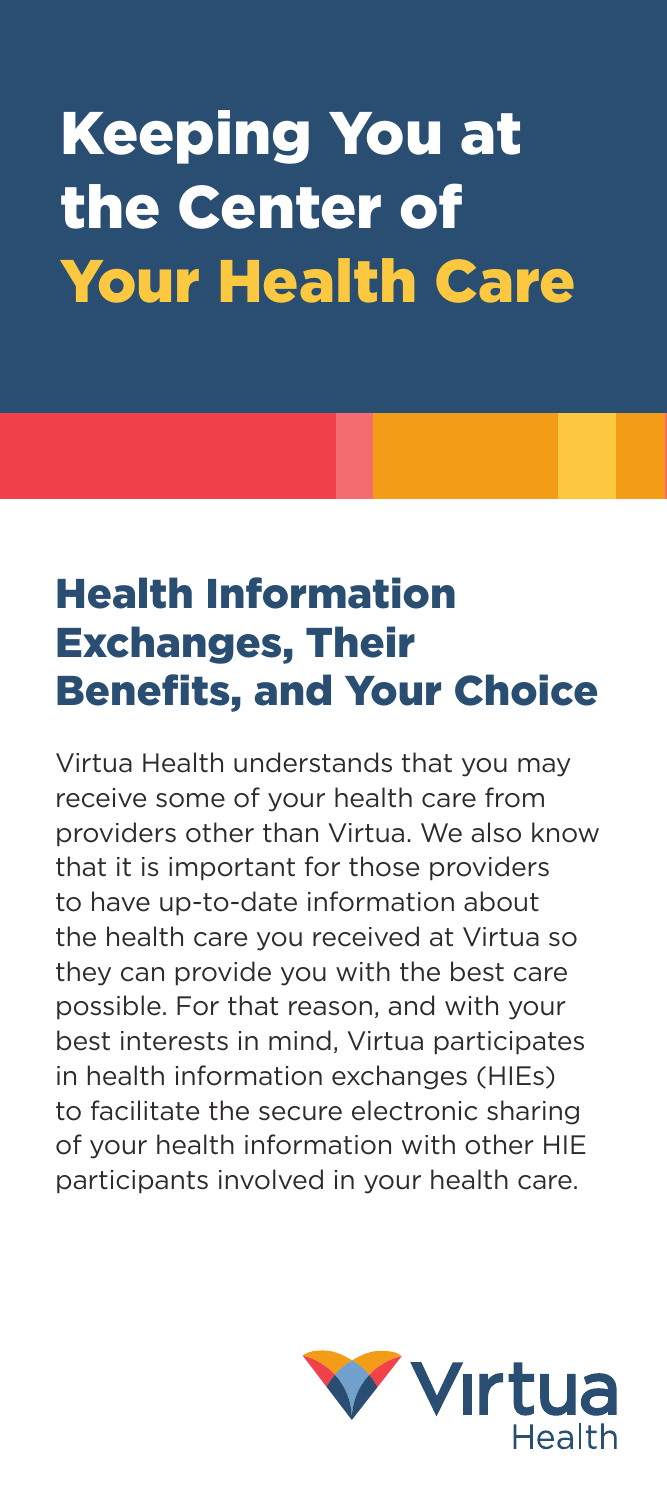

## Why HIEs are beneficial

HIEs put you, the patient, at the center of your health care. They enable your health information to be available to make your current or future treatments better. HIEs give your participating health care providers more complete and timely information about your health care history, which enables them to make better, more informed decisions about your health care. Sharing information through an HIE also:

- Improves health care coordination
- Improves the quality of care
- Prevents delays in care
- Eliminates redundant or unnecessary testing
- Reduces health care costs
- Makes the overall patient experience better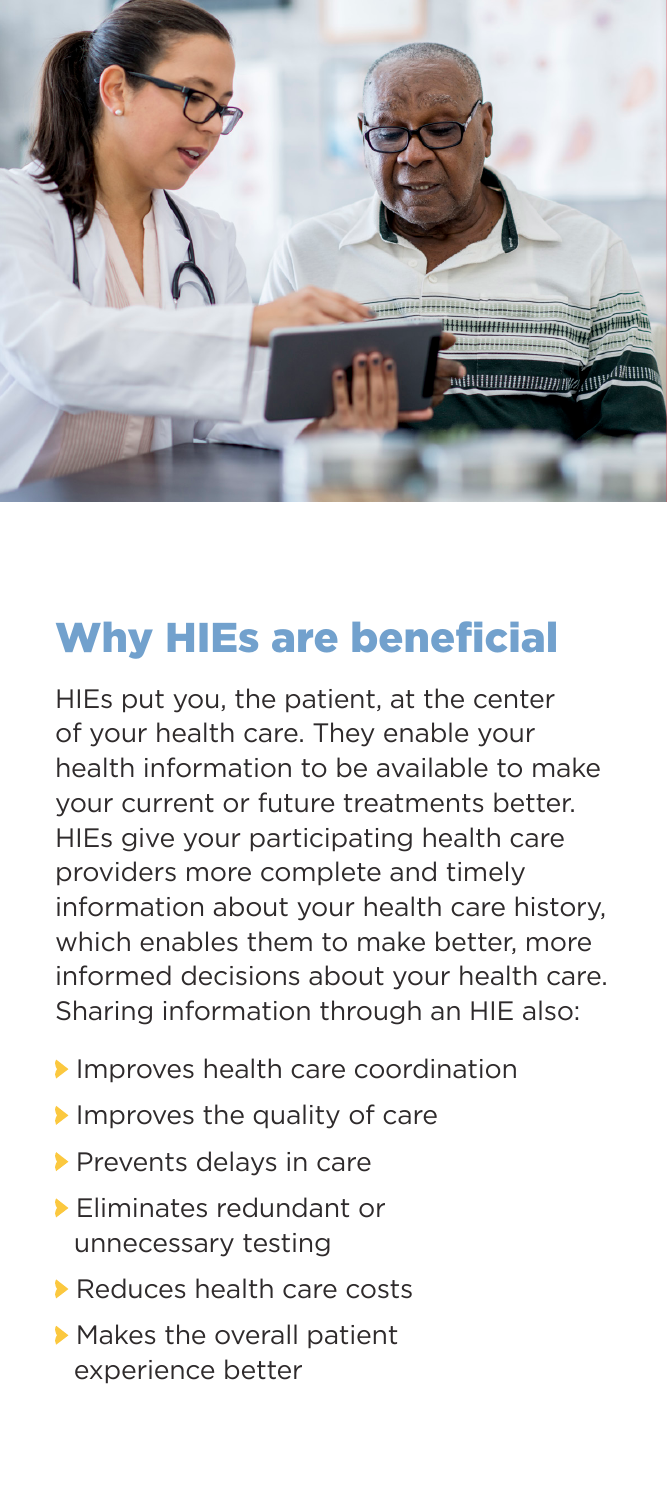### What types of information are accessible via an HIE?

HIE participants may access information in your electronic medical record for treatment, payment, health care operations, and other legally permitted purposes. For example, your non-Virtua primary care provider may access information about testing you received during a recent visit to a Virtua emergency room, if your primary care provider participates in the HIE – this would help avoid duplicative testing. The health information shared may include information of a more sensitive nature, including but not limited to: genetic diseases or tests, substance use disorder, mental health conditions, acquired immunodeficiency syndrome (AIDS), human immunodeficiency virus (HIV), sexually transmitted diseases (STDs), and birth control and abortion (family planning).

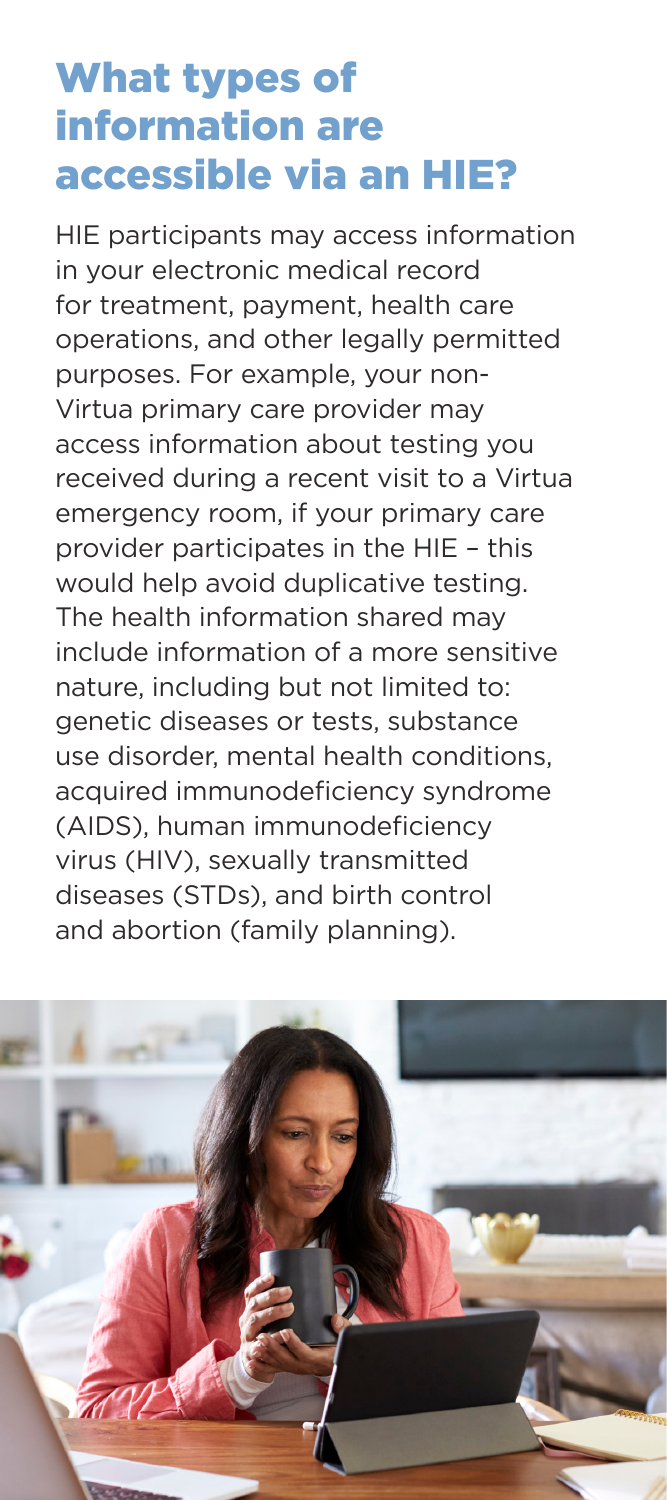### You can choose to not participate in HIEs

Your medical information will be automatically made available by Virtua through these HIEs unless you choose to opt-out. If you choose to opt-out, Virtua will not share any of your health information through the HIEs and your non-Virtua health care providers will not be able to access your Virtua health care information through the HIEs.

**You may opt-out at any time. To do so, please visit virtua.org/HIE to complete our HIE Opt-Out Form and submit it as indicated. You may opt back in at any time. To do so, please complete our Cancellation of HIE Opt-Out Form and submit it as indicated. Please understand that if you opt-out of the HIEs that Virtua participates in, Virtua will still be able to access your health information in the HIE that another participant has shared.**

It is important to understand that choosing not to participate in these HIEs does not prohibit Virtua from sharing your information with others involved in your care, as permitted by law, via alternate methods, such as by phone, fax, mail, or other electronic communications. It is also important to understand that providers throughout Virtua use a common electronic medical record system. Opting out of the HIEs will not prohibit or prevent your health information from being accessed and shared by your various Virtua providers through our electronic medical record system.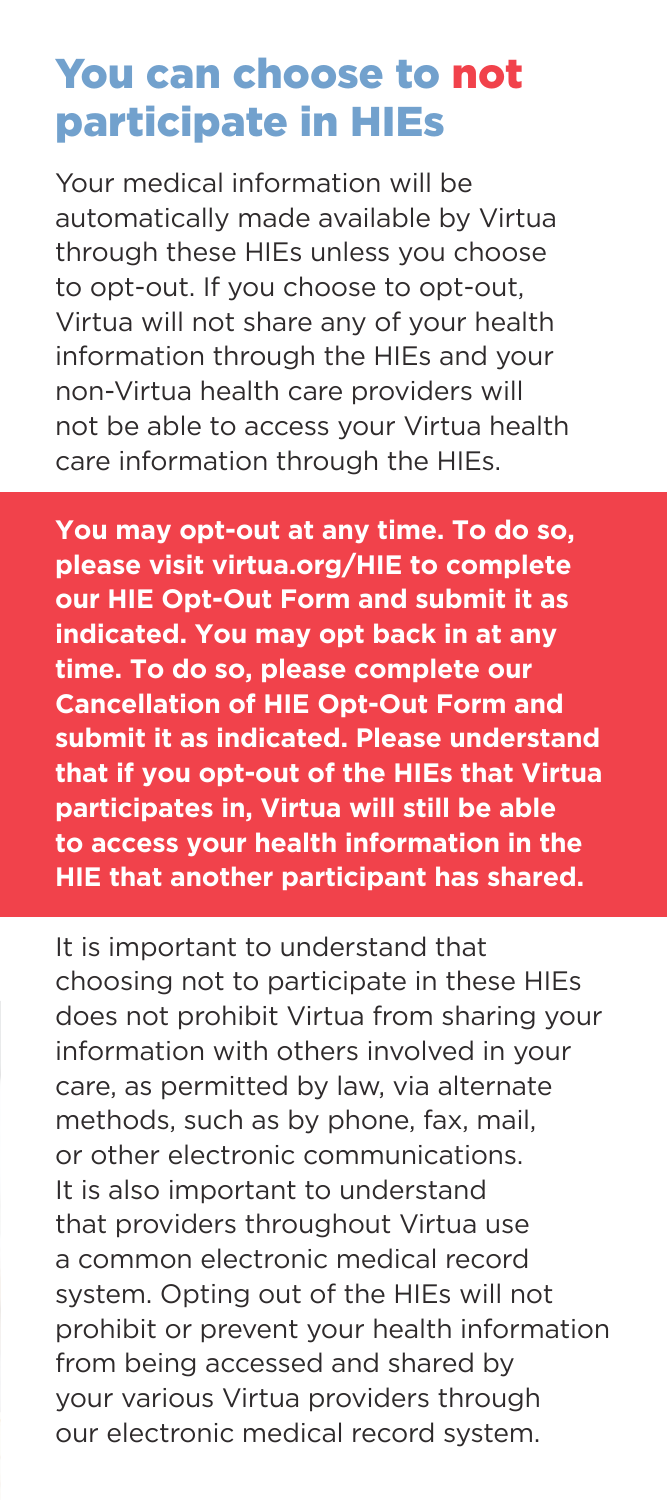#### What is a Health Information Exchange (HIE)?

An HIE is an electronic network that allows those involved in your health care, such as providers, medical practices, clinics, hospitals, surgery centers, and health insurance companies, to securely access and share your health information electronically. The goal of an HIE is to help its participants provide better, more efficient care by enabling the timely and secure electronic sharing of their patients' health information. For example, if you are hospitalized in a non-Virtua hospital, that hospital could quickly access your recent EKG results from your Virtua cardiologist without having to call the cardiologist's office and wait for the results to be faxed or mailed. Importantly, the only individuals and companies permitted to participate in HIEs are those involved with providing or paying for payment of health care. Additionally, HIEs may participate in other HIEs so your health care providers have the most comprehensive information about your care.